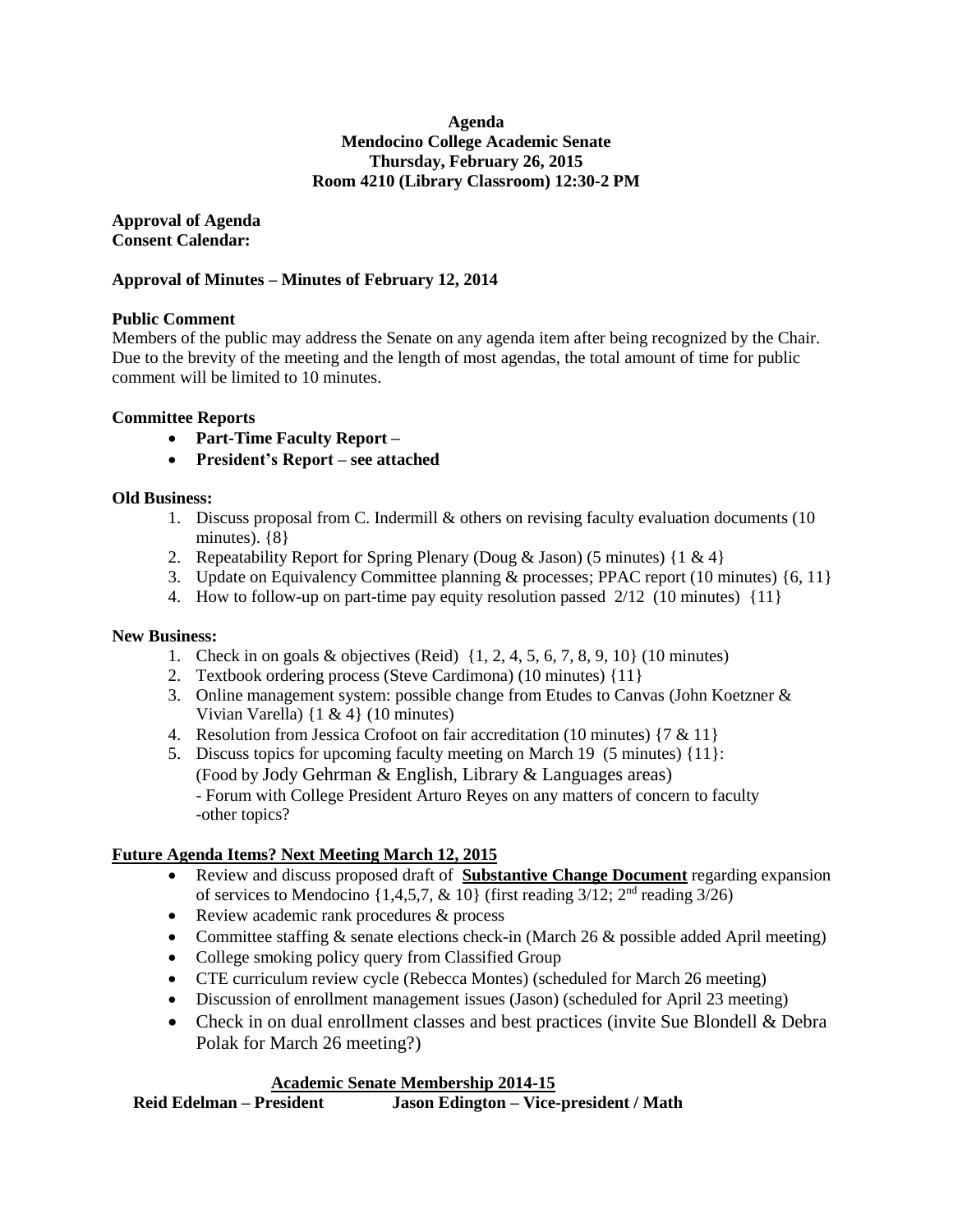**Doug Browe (CVPA) Steve Cardimona (Science) Dan Jenkins (CTE) Catherine McKay – MPFA**

**Jessica Crofoot – MPFA Jody Gehrman (English, Library & Languages) Tascha Whetzel (Student Services, Learning Skills & Counseling)** 

#### MINUTES Mendocino College Academic Senate Thursday, February 12, 2014 12:30 – 2:00 p.m., Room 4210

| Call to Order           | Reid Edelman called the meeting to order at: 12:32 p.m.                                                                                                                                                                                                                                                                                                                                                                                                                      |  |
|-------------------------|------------------------------------------------------------------------------------------------------------------------------------------------------------------------------------------------------------------------------------------------------------------------------------------------------------------------------------------------------------------------------------------------------------------------------------------------------------------------------|--|
| Present                 | Doug Browe, Catherine McKay, Jessica Crofoot, Jason Edington, Sarah Walsh,<br>Steve Cardimona, and Jody Gehrman                                                                                                                                                                                                                                                                                                                                                              |  |
| Absent                  | Dan Jenkins and Tascha Whetzel                                                                                                                                                                                                                                                                                                                                                                                                                                               |  |
| Agenda Approval         | M/S/C (Edington/Cardimona) to approve the Agenda of February 12, 2015.                                                                                                                                                                                                                                                                                                                                                                                                       |  |
| <b>Minutes Approval</b> | M/S/C ( <i>Browe/Edington</i> ) to approve the Minutes of January 29, 2015.                                                                                                                                                                                                                                                                                                                                                                                                  |  |
|                         | Edington moved the Consent Calendar to New Business.                                                                                                                                                                                                                                                                                                                                                                                                                         |  |
| <b>Public Comment</b>   | Koetzner mentioned that the State has announced they are interested in using the<br>Canvas software. Canvas is a course management platform that is currently being<br>used by more than 1,000 colleges, universities and school districts across the<br>country. This would provide state-wide shopping for students to take online<br>classes that are needed and/or not offered.<br>http://ccctechedge.org/news/miscellaneous/508-canvas-chosen-for-course-<br>management |  |
|                         | Edelman mentioned support for Koetzner to serve as the representative on the<br>Board of Governor's committee and would appreciate his nomination.                                                                                                                                                                                                                                                                                                                           |  |
|                         | Koetzner mentioned his Leadership Experience: Library & Learning Resources<br>Advisory Committee, Academic Senate President (Mendocino College – 2<br>Terms), Council of Chief Librarians - Vice President, Academic Senate<br>Counseling & Library Faculty Issues Committee, Telecommunications &<br>Technology Advisory Committee (TTAC), Academic Senate - Vice President,<br>and Council of Chief Librarians - Northwest Representative.                                 |  |
|                         | Koetzner mentioned that the application process requires an endorsement of the<br>Academic Senate. Two faculty representatives currently serve on the Board of<br>Governor's committee. Koetzner has represented the college twice during<br>meetings to the BOG.                                                                                                                                                                                                            |  |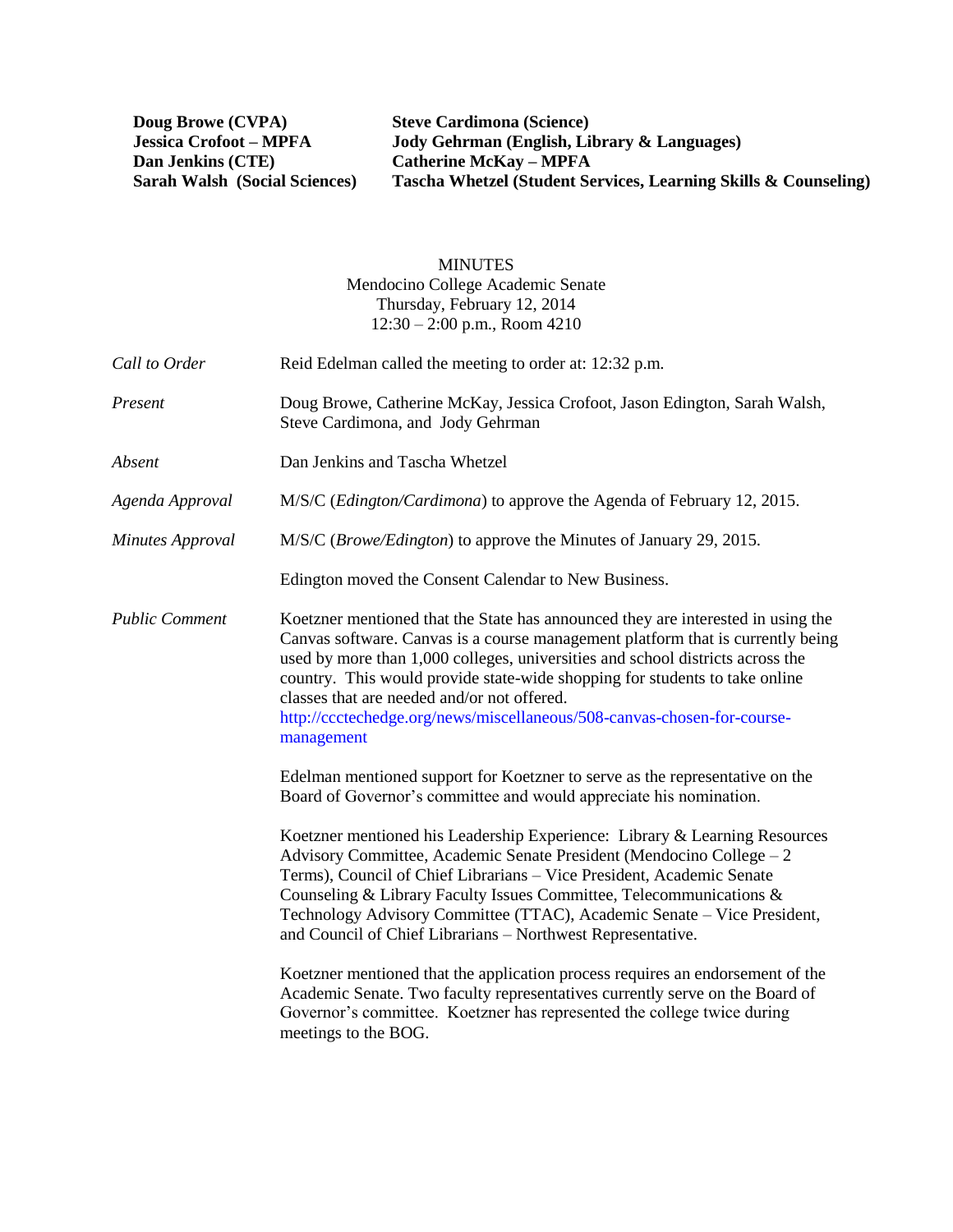Edington is in support of Koetzner serving on this committee. He will bring the perspective of the smaller rural colleges. He is glad to hear that Koetzner is interested in serving in this capacity.

Crofoot mentioned that she would like to continue to have mutual respect with regards to the numerous "hats we wear," sometimes those roles may be more or less assertive. We all have common goals.

#### *Committee Reports* **Part-Time Faculty Report**

Crofoot provided handouts for the following: 2014/15 MPFA Bargaining/Negotiations Update; An article regarding "Solano part-time faculty steps up activity"; an article from AFT – "National Adjunct Action Week"; and an article from California Community Colleges – "First California Community College Bachelor's Degree Programs Receive Initial Approval from Board of Governors".

Crofoot asked that the Resolution on part-time pay equity be placed on the Agenda for a second read. She has a new Resolution (on fair accreditation) that she would like to have placed on the Agenda for a first-reading as well.

Edelman mentioned that he will review the Agendas for the next couple of meetings to determine the best time for this review.

#### **President's Report**

Edelman provided a written report in which the following information was included: VP/Deans/Senate Meeting (1/13/15); BOT Meeting (1/14/15); and PBC Meeting (1/20/15)

Edelman mentioned concern regarding a dual enrollment issue. The issues being raised will be addressed. He suggested a discussion with faculty regarding dual enrollment take place.

An item for future discussion will be Fort Bragg, Willits and Ukiah High School, a bridge from high school to Mendocino College.

Gehrman asked for clarification regarding students taking classes at the area high schools and receiving college credit.

Edelman mentioned that classes would take place at the area high schools and students will receive credit hours.

Cardimona asked if there was a limit to the number of classes being offered.

Edelman mentioned that the discipline faculty will be involved if further classes are created. He mentioned that this topic will be discussed at a later meeting.

Crofoot spoke about concerns regarding the cross-over of classes and credit offered.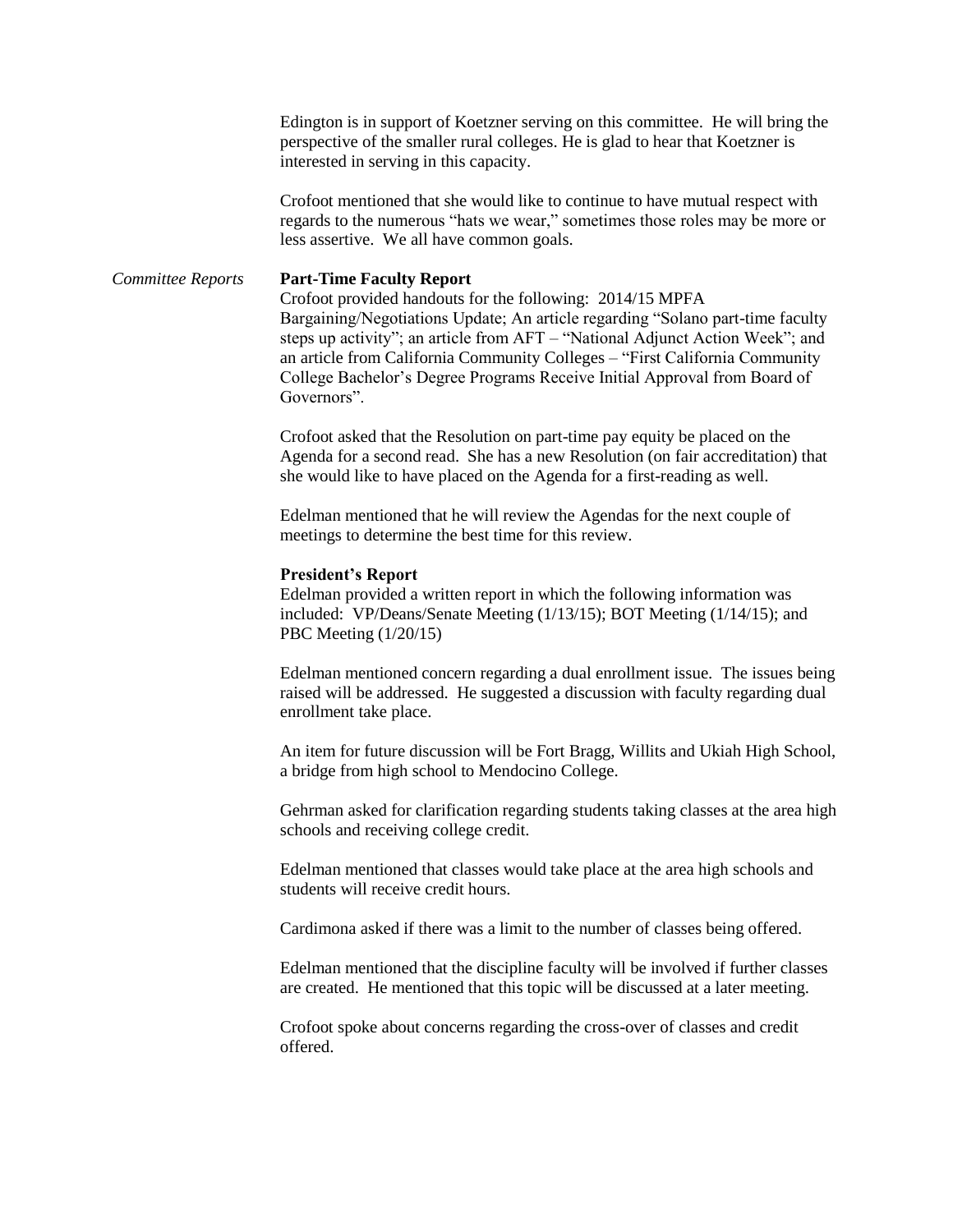#### *Old Business* **Review & Discuss AS Bylaws**  Follow-up language regarding the nominating process of adjunct faculty – It is the Senate that should appoint faculty to all committees. Article 2, section 2 in

coordination with faculty unions, The President and Vice President will provide nominations to the Senate for review and selection.

Crofoot mentioned, during the next round of negotiations, the team will look at the language and CBA, so that they match.

#### **Second Reading – Part-Time Pay Equity Resolution**

Crofoot has the original Resolution. She talked with the representatives that were here from the State Senate. They mentioned that the part-time faculty hours becomes a 10+1 issue. They suggested that the original resolution should stay as is.

Crofoot then asked for a second reading the Resolution.

Edelman asked if the Resolution was different from last time. He mentioned that normally our resolutions commit us to a process of collegial consultation with our administration, but that in this case we would be asking for no administrative action.

Edington reiterated that in the proposed resolution, we, as a Senate, are not asking our Administration to do anything. All we are doing is showing support that the Governor do something about the issue. It is a show of support and to become another college senate that adds support.

Crofoot suggested removing the amounts, but later realized that the amounts should stay because it is a 10+1 issue.

Edelman mentioned that this is not a Senate issue. Our role as a senate should be limited to curriculum and faculty issues. If we do proceed with the resolution, he feels the amounts should be removed.

Edington suggested supporting the authors of the Resolution and to sign onto it.

While Edelman strongly supports pay equity for adjunct faculty, he does not support the resolution because he does not believe it falls within our role as a senate. However, he recognizes that he is not a voting member of the senate

M/S/C (*Edington/Browe*) to accept this Resolution as presented with the numbers as stated. Cardimona abstained

Edelman suggested that Crofoot communicate back to Warf that the Resolution has been accepted.

*New Business* M/S/C (Edington/????) to approve the volunteers to serve on committees with recognition of part-time faculty to be added to the list and to approve Koetzner John to serve on the Board of Governors.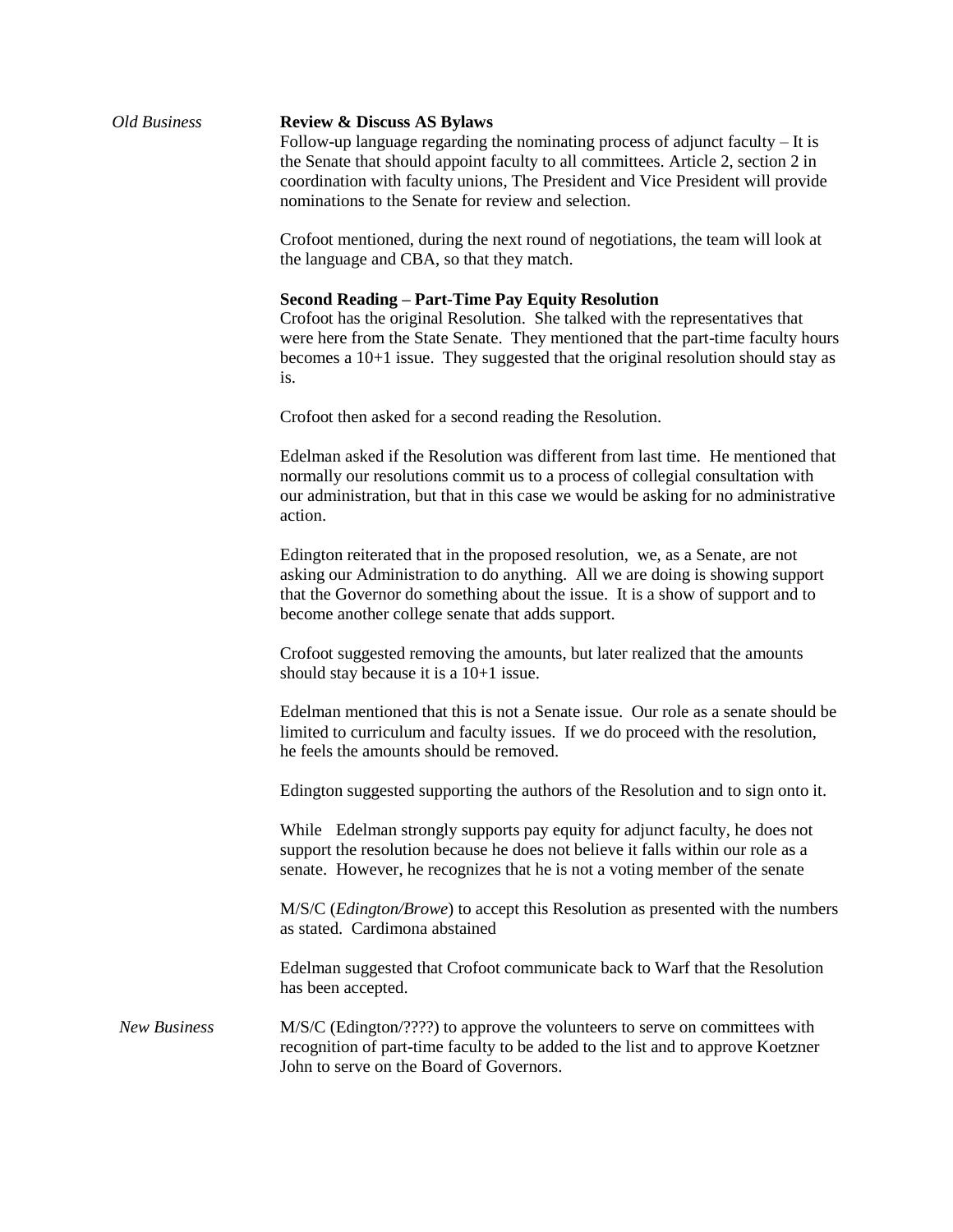Approve the names – though recognizing that having part-time faculty is often beneficial on hiring committees. May be additional names coming forward. Article 2, Section 1of the Bylaws states that the President will request volunteers. In the future, request will be sent to all faculty, including part-time, whenever appropriate.

Edelman suggested to Crofoot that she ask for part-time faculty that are interested in serving on any or all of these committees and to inform him of those that may be interested in serving.

#### **Review & Discuss – Accreditation Follow-Up Report**

Review the Follow-Up Report and the Committee Handbook.

List of suggested changes:

- There currently is no title for Patti Gulyas
- Page 2 Under analysis second paragraph. ---- list the evaluation evidence what were the (please see….later section/page of the document)
- How planning and implementation is taking place ---information regarding planning retreat at Ukiah Unified should be included.
- Should be... concerns that have been brought forward have been addressed.
- Review and evaluation mechanism.....it has been noticed and this is how it is being addressed…
- We have requested feedback and are providing the necessary information and feedback……
- General comments regarding planning process…… request and received and have addressed.
- Planning committees....although Mendocino College has already done this we are now…
- Graphic there are some typos that need to be corrected.

#### **Recommendation #3**

Regarding SLO's and other professional responsibilities, the team has stated that we assess SLO's. The Senate agreed this was a good idea. A specific statement regarding the completion of SLO's as required, this needs to be part of the negotiated contract.

In this report we have not been able to do this, because it has not yet been negotiated.

Change language to… "inclusion of SLOs in faculty evaluation has been approved by our college Academic Senate and is pending completion of the collective bargaining process with our faculty union."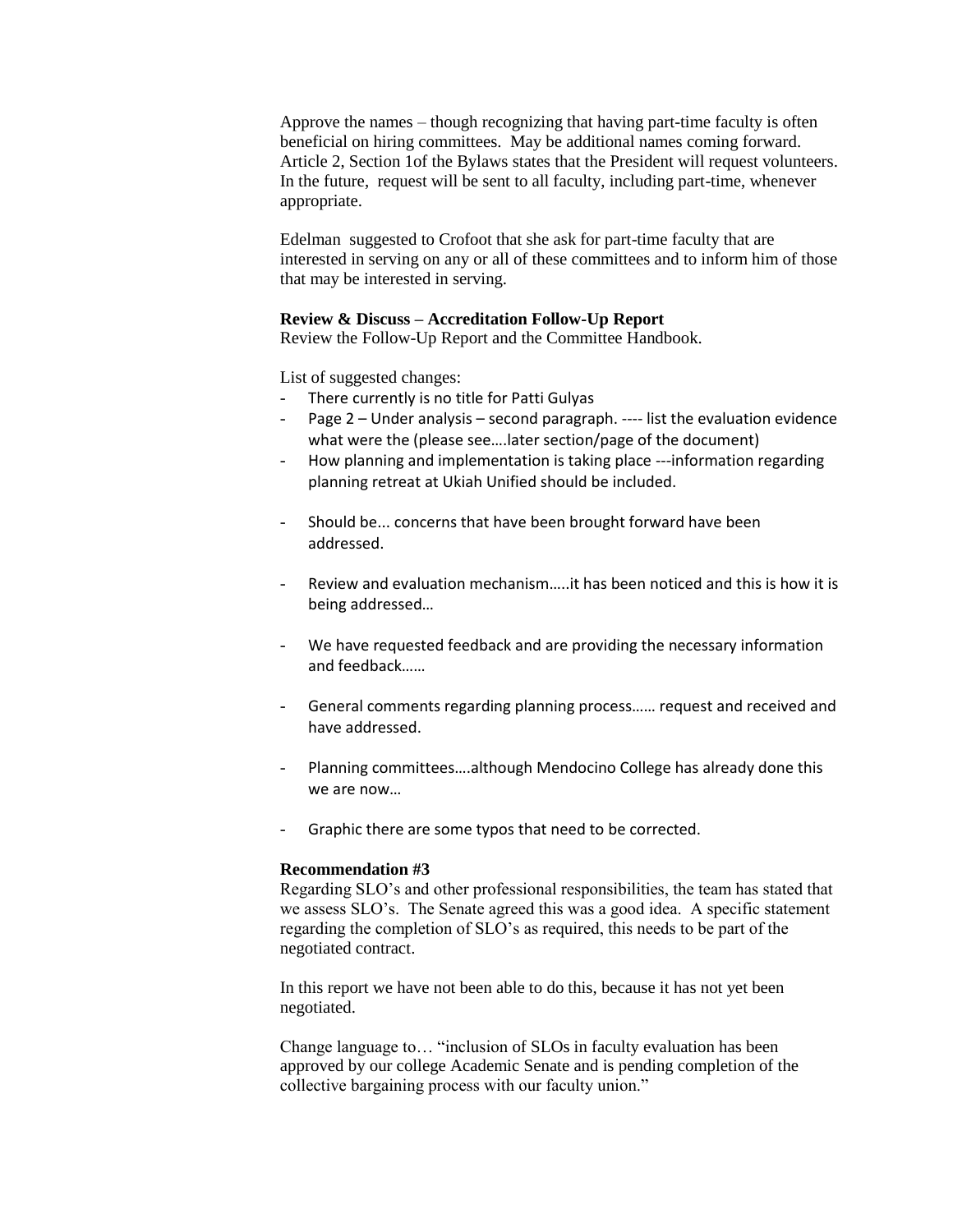Edington mentioned - this has not been addressed at another college and they were given a warning. He stated this will increase workload. He understands the motivation to use this as a bargaining chip, but does not agree with it.

Crofoot mentioned that because of negotiations, she tentatively agrees with the language and the use of SLO's and their need to be completed.

Edelman mentioned that he is in support of it and it is in process.

Edington agreed with the statement, that this is being negotiated.

McKay asked about the necessary signatures on the document.

Edelman mentioned that he will sign on behalf of the Senate.

M/C/S (*Edington/Crofoot*) to approve the follow up report with suggested changes.

#### **Committee Handbook**

A Committee Handbook is necessary for Accreditation purposes. Suggested changes: Page 3 and in chart view on page 6

Committees in 2 places Academic senate/faculty office space and EAP – arrow at bottom

Planning Committees….connection in information regarding reporting and how the planning moves forward.

The senate appoints faculty to all committees ---- how the committees are staffed.

Page 4 has the list of all committees

Cardimona mentioned the information flow and decision making process, do connections refer to information or decision.

All flow to EAP and PPAC – all report back to President and then to the Board.

No committee has decision making authority only recommendation authority.

M/S/C – (*Browe/Crofoot*) to approve the Committee Handbook with the suggested changes and concerns.

#### **Discuss Proposal from C. Indermill & Others**

Edington mentioned concern from some faculty about the questions about class consistency, an unannounced class visit, mentors, and teaching philosophy**.** He would like to have further review of this proposal.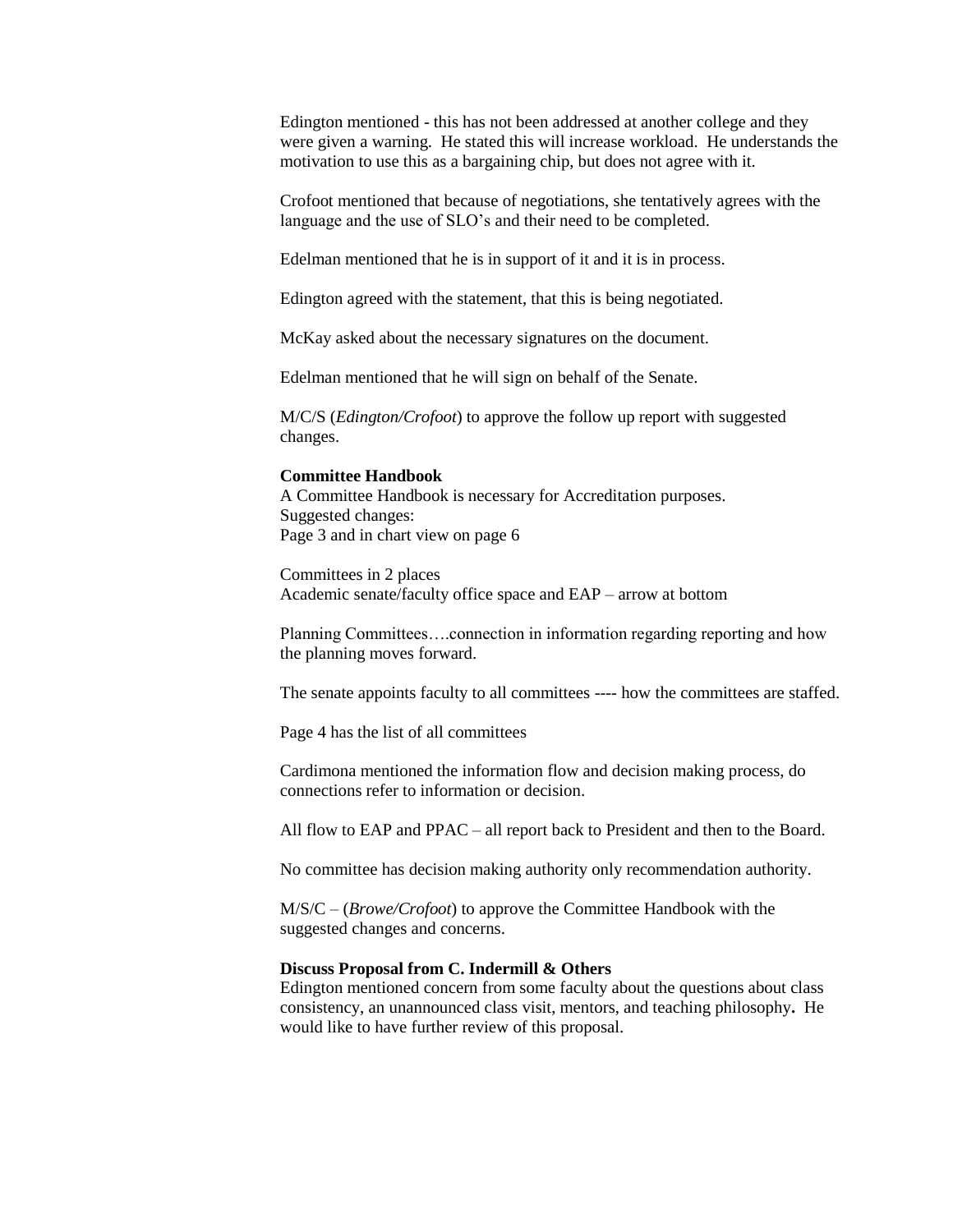|                                      | Edington moved to table the proposal and to bring it back for discussion at a later<br>date.<br>Edelman mentioned that the Senate has other priorities that need to be dealt with<br>right now. The Substantive Change document needs to move forward, etc. He<br>suggested that Senate members talk to constituent groups and gather information.<br>The proposal will be dealt with in the fall semester.<br><b>Repeatability Report for Spring Plenary</b><br>Browe mentioned the possibility of a Resolution. Both he and Jason are working<br>on it and to keep the topic on the Agenda for next meeting.<br>Topics – Faculty Meeting (February 19th)<br>Food by LRC – Arturo has been rescheduled to a March faculty meeting.<br>Update on new minimum qualification procedure.<br>Catherine proposal - Evaluations<br>Administrative / President Relations. |                        |  |
|--------------------------------------|--------------------------------------------------------------------------------------------------------------------------------------------------------------------------------------------------------------------------------------------------------------------------------------------------------------------------------------------------------------------------------------------------------------------------------------------------------------------------------------------------------------------------------------------------------------------------------------------------------------------------------------------------------------------------------------------------------------------------------------------------------------------------------------------------------------------------------------------------------------------|------------------------|--|
|                                      |                                                                                                                                                                                                                                                                                                                                                                                                                                                                                                                                                                                                                                                                                                                                                                                                                                                                    |                        |  |
|                                      |                                                                                                                                                                                                                                                                                                                                                                                                                                                                                                                                                                                                                                                                                                                                                                                                                                                                    |                        |  |
|                                      |                                                                                                                                                                                                                                                                                                                                                                                                                                                                                                                                                                                                                                                                                                                                                                                                                                                                    |                        |  |
|                                      |                                                                                                                                                                                                                                                                                                                                                                                                                                                                                                                                                                                                                                                                                                                                                                                                                                                                    |                        |  |
| Future Agenda Items                  | <b>First Reading – Substantive Change Report</b><br><b>Textbook Ordering Process</b><br><b>Equivalency Committee Planning &amp; Processes</b><br><b>Check-In - Goals &amp; Objectives</b><br><b>Review Academic Rank Procedures &amp; Process</b>                                                                                                                                                                                                                                                                                                                                                                                                                                                                                                                                                                                                                  |                        |  |
| <b>Next Meeting</b>                  | Thursday, February 26, 2015                                                                                                                                                                                                                                                                                                                                                                                                                                                                                                                                                                                                                                                                                                                                                                                                                                        |                        |  |
| Adjournment                          | The meeting adjourned at 1:57 p.m.                                                                                                                                                                                                                                                                                                                                                                                                                                                                                                                                                                                                                                                                                                                                                                                                                                 |                        |  |
| Academic Senate Membership 2014/2015 |                                                                                                                                                                                                                                                                                                                                                                                                                                                                                                                                                                                                                                                                                                                                                                                                                                                                    |                        |  |
| Reid Edelman - President             |                                                                                                                                                                                                                                                                                                                                                                                                                                                                                                                                                                                                                                                                                                                                                                                                                                                                    | Steve Cardimona        |  |
| Jason Edington - Vice President      |                                                                                                                                                                                                                                                                                                                                                                                                                                                                                                                                                                                                                                                                                                                                                                                                                                                                    | Jessica Crofoot - MPFA |  |
| <b>Tascha Whetzel</b>                |                                                                                                                                                                                                                                                                                                                                                                                                                                                                                                                                                                                                                                                                                                                                                                                                                                                                    | Catherine McKay - MPFA |  |
| Jody Gehrman                         |                                                                                                                                                                                                                                                                                                                                                                                                                                                                                                                                                                                                                                                                                                                                                                                                                                                                    | Sarah Walsh            |  |

Doug Browe

Jody Gehrman<br>Dan Jenkins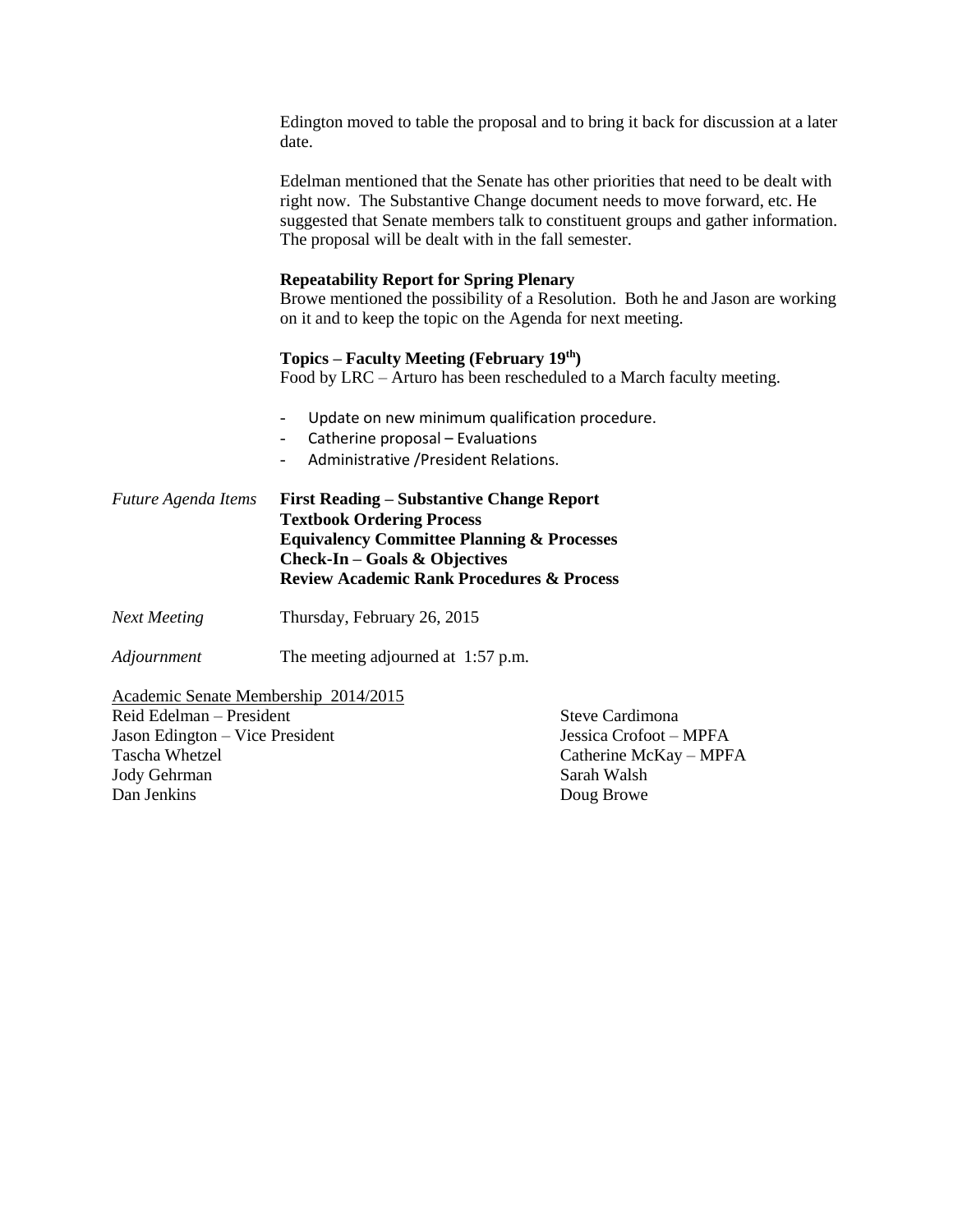# **PRESIDENT'S REPORT, for 2/26/15 AS Meeting**

Respectfully submitted by Reid Edelman, Academic Senate President, 2/20/15

# **PBC Meeting 2/10/15, 2 PM room 4210**

**1. Enrollment Management:** Committee is working on an *Enrollment Management Plan*. This will include class cancellation guidelines as well as planning guidelines.One issue is that our classes currently run at 12, but break-even point is much higher (16 is a more accurate break-even point, balancing FT and PT costs). EMC is looking at this number.

Scheduling is also a key part of this. Ginna and deans and Eileen are looking at this. Things are looking better for Spring. However, we have a major problem with being VERY overbudget on part-time salary costs (currently over by \$755,000). Aiming for a summer of 415, which may go as low at 383 on a budget of \$560,000.

Aiming for a productivity target of 325 (WSCH/FTEF). Larger colleges have productivity of 500, but that is not reasonable for us. Ginna believes that a target of 325 is doable for us. Recently, our productivity has hovered around 310.

Faculty need to be involved in this quest for both enrollment and efficiency. One option is an FTES target and FTEF budget assigned to each department / discipline.

- **2. 2014-15 Budget Update:** Eileen presented a budget update. Realistic enrollment for year is 2960. 3043 seems very possible. With better than budgeted revenue and higher than budgeted salary costs for PT faculty, use of reserves is estimated at \$386,945 in current revised budget.
- **3. Instructional Equipment Allocation:** Ginna reported on 5 year equipment plan which was reported to the Chancellor's Office.
- **4. Institutional Effectiveness & Governance Report:** Minerva reported on this year's activities in this area. This is important both for accreditation evidence and also for our own institutional improvement.
- **5. Staffing & Recruitment Update:** Interim HR director Meyer reported on 9 hiring committees that are in process. 2 are moving forward and 7 are awaiting committee member appointments.
- **6. Policy Review Cycle Report:** President Reyes reported on extensive work of PPAC in reviewing policies. Spreadsheet shows almost half of our policies have been reviewed recently, representing a huge effort by PPAC and constituent groups.
- **7. Accreditation Follow-Up Report:** VPESS Ginna Guleff reported on almost final draft of Follow-Up Report. Follow-up visit has been proposed for March 26 or 27 or April 6-10
- **8. Substantive Change Update:** current agreement in the works to take us through 2017. Following the conclusion of that agreement, we would be positioned to permanently redistrict but not obligated to do so.
- **9. Other / future items:** none.

## **VP / Deans / Senate Meeting 2/10/15, 4 PM room 4210**

**1. K-12 / Special Admit Students:** Anastasia and Ginna presented on new policy. Some issues have recently arisen this semester with students under the age of 13 whose parents have been unhappy with their child being denied placement in college a college class. Ed Code does allow us to restrict based on age. Deans would like to work with senate on this issue. We will request that this policy be reviewed soon at PPAC. Debra will attend the faculty meeting on April 30 to discuss this topic as well.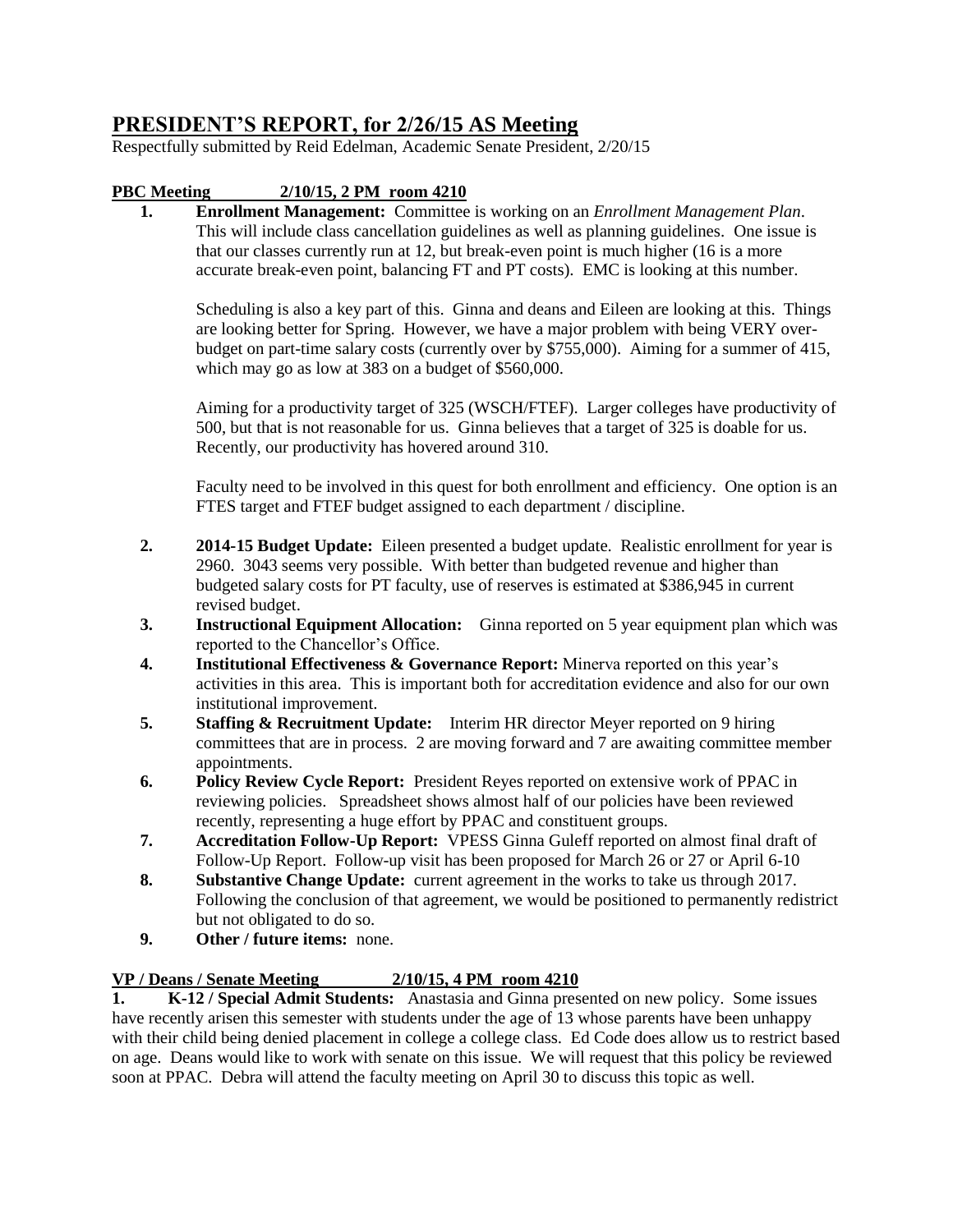**2. Dual Enrollment Update:** This was already on the agenda prior to receiving faculty concerns. This opportunity came up quickly. However, to allay some concerns, Debra informed us that all instructors have submitted applications and Jean Stirling was involved in screening process and gave her approval for each. All faculty must meet minimum qualifications and will go through our regular hiring process. They will also be evaluated through our regular process, and involving our usual full-time faculty role in this process. Further the Fort Bragg School Board will pass a motion declaring their campus an open campus at the times of the class and any person can sign up for these courses. Enrolment is not restricted to high school students and the courses are in our course schedule / electronic catalogue. We can only collect apportionment if the class is open to all, and we will only offer the course if the classes are open without restriction. Classes in Willits and Ukiah are also in the works; we are pursuing this at any and all schools.

**3. Cohort Loan Default Rates:** we have been informed that we may have an issue with our default rate. We are required to have a default rate of 30% or less to maintain our ability to provide financial aid. A consultant has informed us that our projected possible default rate may exceed 30%. We need to do a better job educating students about fiscal literacy. One possibility is to provide a third-party service to offer services to keep our students from defaulting. The cost for this service is high (\$6/student per month / \$12,600 for 175 students for a year). We need to do our own independent assessment of these projections and determine if a consultant would be beneficial.

**4. Department Involvement at the Centers:** the Math department has asked to have this issue discussed. A concern was raised about a second Fort Bragg math lab that was opened without Math Department involvement. Debra reported that there was some discussion via e-mail with Math faculty about the instructor involved. Also, either of both of these labs may still need to be cancelled if enrollment is insufficient.

## **BOT Meeting 2/11/15, 5 PM**

Jack Tomkins called the meeting to order at 5 PM.

Shane Huff presented a very inspiring and positive report on the soccer program. He was accompanied by his very successful athletes.

At 5:25 the BOT went into closed session for one hour.

I returned at 6:25 and found that the BOT had returned to open session prior to the expected time. Unfortunately, I missed the public comment session which included a statement by MCFT negotiator Bart Rawlinson regarding contract negotiations and the issue of placing SLOs in faculty evaluations. The BOT had some discussion about the possibility of sanctions as a result of this, but discussion was curtailed due to restrictions on discussing matters from Public Comment that are not on the agenda. Bart's comment will be in the BOT meeting minutes.

President Reyes then discussed PPAC proposal of designating Arturo as the BOT delegate in the Minimum Qualification equivalency process. The BOT was supportive of this approach.

The fiscal report was accepted and various action items were considered.

At 6:45 I had to leave the meeting to attend a rehearsal. The remaining items to be addressed were informational reports. My report was submitted in writing.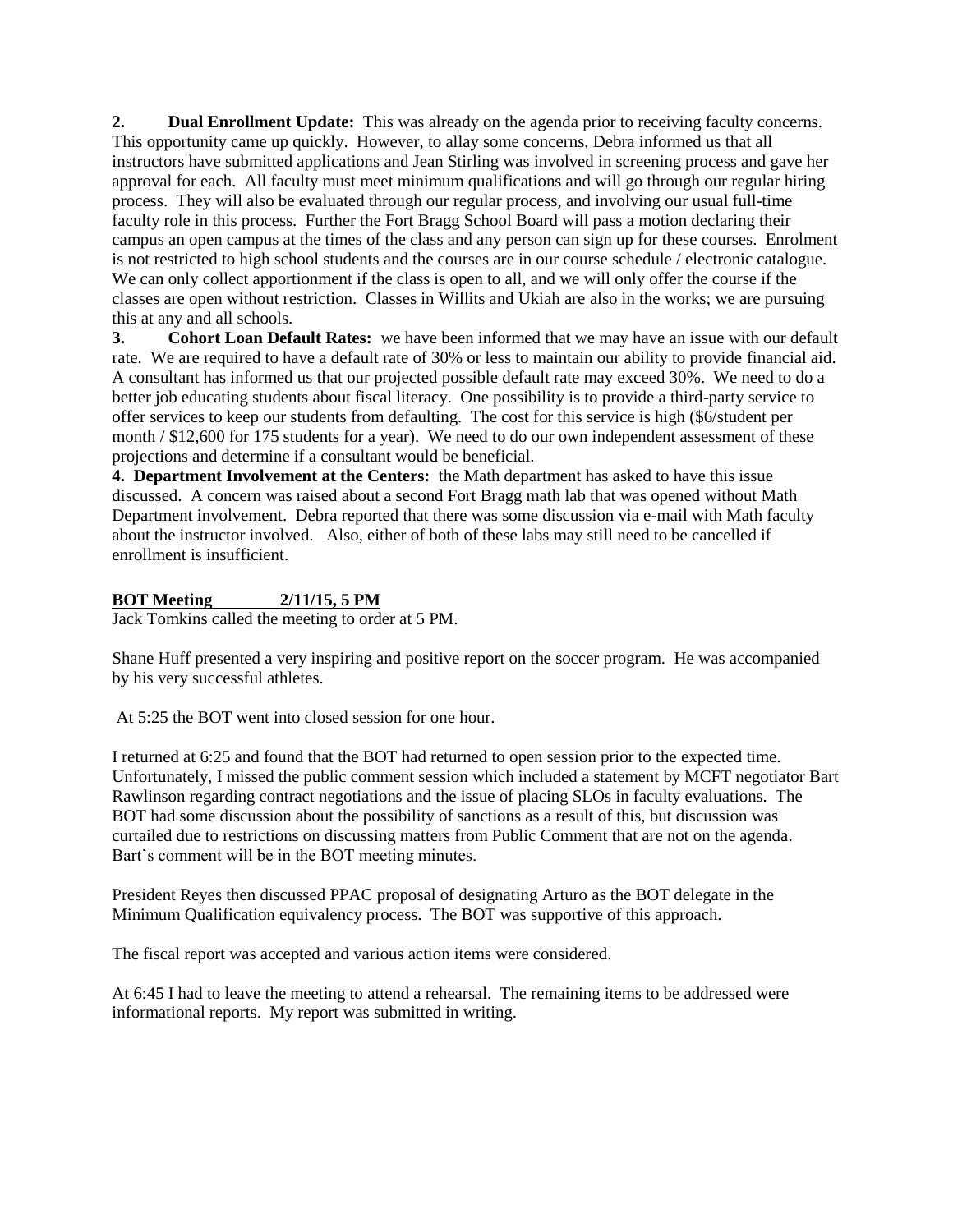# **Old Business, item # 4: Next Steps for PT pay equity resolution:**

#### **Resolution to Improve Student Success and Retention by virtue of Securing Adequate Funding for Pay Equity and Paid Office Hours for Temporary Faculty, and the Conversion of Existing Temporary Faculty to Full-Time Permanent Status.**

**Whereas**, the California State Budget is the strongest it has been in years; and

**Whereas**, many categorical programs that benefit temporary faculty and contribute to student success and retention have been cut or eliminated during the Great Recession and have yet to be restored; and

**Whereas**, temporary faculty now comprise 75 percent of higher education instructors in the United States; and

**Whereas**, temporary part-time faculty are required to hold the same academic qualifications and credentials as their full-time colleagues; and

**Whereas**, at most colleges full-time instructors are paid significantly more than part-time faculty for the same duties of preparation, teaching, and grading/assessment; and

**Whereas**, many colleges do not fund or underfund office hours for temporary faculty; and

**Whereas**, due to poor prospects for career advancement and inadequate pay many qualified temporary faculty leave the profession annually; and

**Whereas**, the retention of qualified instructors supports institutional viability and directly contributes to student success; and

**Whereas**, most temporary instructors are not compensated for, yet are essential to the task of realigning courses and programs to meet the needs of a changing economy; and

**Whereas**, recent studies have shown that a well-paid, stable faculty workforce contributes to student success and retention; and

**Whereas**, student access to faculty outside of the classroom and during office hours is an important contributor to student success; and

**Whereas**, current full-time faculty are already overworked and overburdened with many of the responsibilities of shared governance and serving student needs;

**Therefore, be it resolved**, that the Mendocino College Academic Senate requests that the Governor and the Department of Finance allocate additional funds for the categorical line items in the state budget that currently exist for parity/equity compensation and paid office hours for part-time temporary faculty in the California Community College system in the amount of \$30 million for paid office hours, and \$50 million for parity/equity compensation ; and

**Therefore, be it further resolved**, that the Mendocino College Academic Senate requests that the Governor, State Legislators, and the Department of Finance allocate \$100 million for the conversion of existing part-time temporary faculty to full-time faculty status.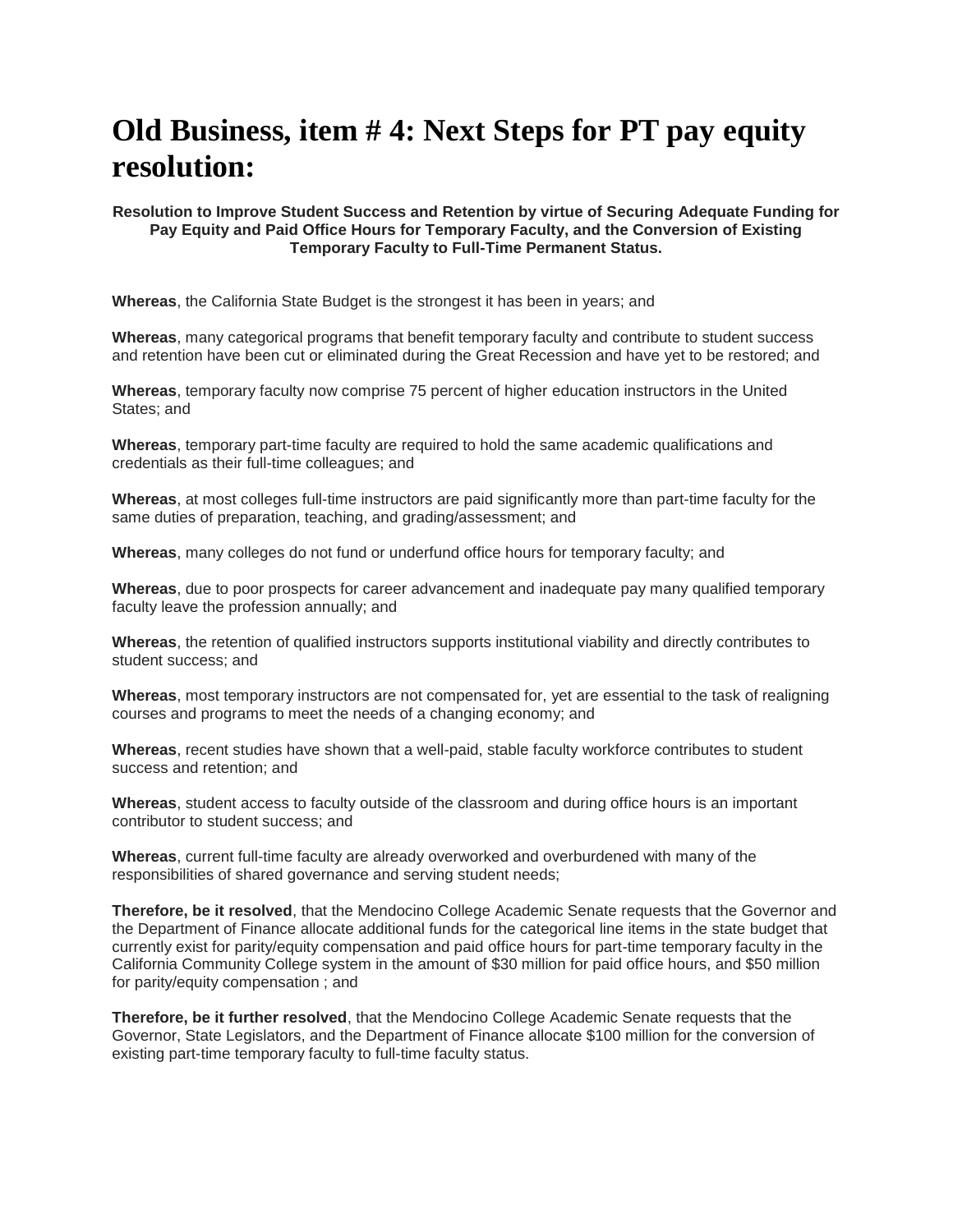# **Senate Goals for 2014-15**

For Senate review, New Business # 1

# High Priority Goals for 2014-2015

- 1. Review committees & membership (consider streamlining) {4,5,6,7,8,9 & 10}
- 2. Finalize AP on Min Qualifications & submit to PPAC {6 & 7}
- 3. Study & recommend action on Fort Bragg / coast campus {1,3 & 10}
- 4. Study & recommend action on Field Institute {1,3 & 10}
- 5. Participate in decision-making regarding Pt. Arena {1,3, 5 & 10}

Ongoing matters requiring Senate Involvement and Action:

- 1. Inform senators and faculty about issues relating to Student Success Act and Repeatability. {1, 2, 3, 4, 5, & 6}
- 2. Work with faculty union on responding to accreditation issue relating to inclusion of SLO assessment in faculty evaluation process {7}
- 3. Improve communication (e-mail, portal, representative area reports...) {6 & 9}
- 4. Update academic rankings {11}
- 5. Coordinate with faculty union (MCFT) on issues of mutual responsibility. {6, 7 & 11}

Long Range Matters on Horizon for Future:

- 1. Review Constitution &/or Bylaws {11 & all}
- 2. Increase representation & involvement of our local AS at statewide level {8 & 10}
- 3. Consider revising criteria for academic rank advancement. {11}

# *Proposed Resolution in Support of Fair Accreditation for California Community Colleges*

For Senate first reading: New Business # 4

**Whereas** the U.S. system of regional accreditation continues a long tradition of providing essential guarantees of quality in America's post-secondary institutions; a spirit of collaboration and mutual respect between the regional commissions and their member institutions is essential to the success of the system of accreditation; and a shared focus on the needs and interests of students is primary and vital to preserve, and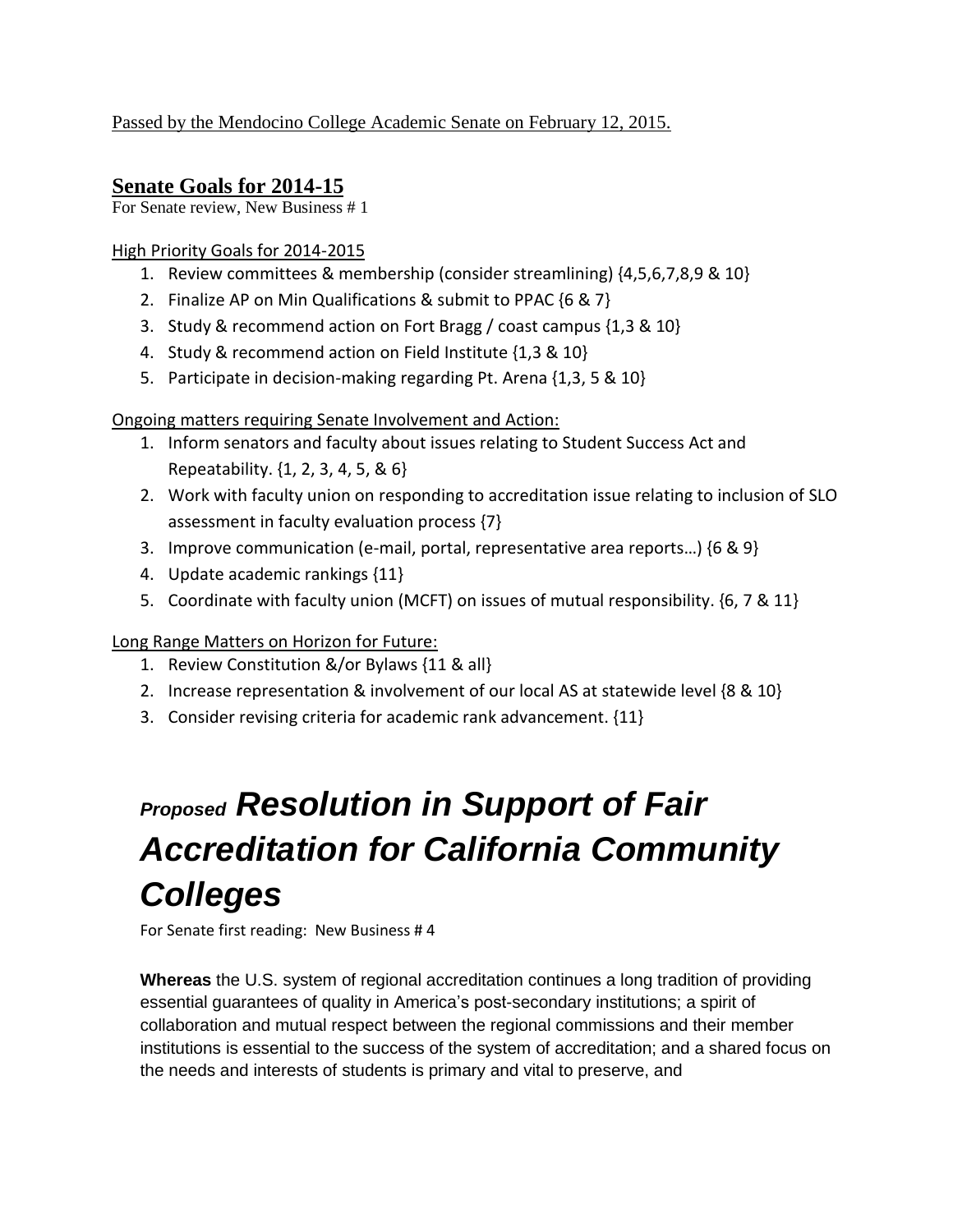**Whereas** over the last decade, the relationship in the Western Region between the Accrediting Commission for Community and Junior Colleges (ACCJC) and California's 112 community colleges has changed from one of constructive collegiality to one in which the member colleges increasingly report antagonism, intimidation and fear, and

**Whereas** the ACCJC levels sanctions against California community colleges at a rate that is 400% of the sanction levels seen in other regions and in four-year California institutions,

**Whereas** concerns about the changed nature of the relationship between the ACCJC and many of its member institutions have been documented by resolutions, articles and complaints prepared and approved by leading statewide organizations of professional educators, including the Community College Council of the California Federation of Teachers (CCC-CFT), the Community College Association of the California Teachers Association (CCA-CTA), the California Community College Independents (CCCI), the Faculty Association of the California Community Colleges (FACCC) and the Academic Senate for the California Community Colleges (ASCCC), and

**Whereas** the growing concerns regarding the ACCJC have led to a review of the ACCJC's financial impact on community colleges by the CA Legislature's Joint Legislative Audit Committee, creation of two separate Task Forces by the California State Chancellor's office, filing of three lawsuits against the ACCJC, and multiple public statements of concern from members of California's Congressional delegation as well as state legislators, and

**Whereas** the ACCJC's frequent sanctions based on the legitimate activities of trustees of Community College District Boards have raised serious concerns regarding the free speech rights of elected officials and the rights of voters to representation by duly elected officials, and

**Whereas** areas of non-compliance found during the ACCJC's regular review by the U.S. Department of Education prompted the DOE to continue its recognition of the ACCJC as an accrediting body for only a one-year period – in which it must demonstrate compliance – instead of the standard five-year period for renewal of recognition, and

**Whereas** the ACCJC's actions at City College of San Francisco have brought to light numerous and serious legal and ethical concerns regarding the ACCJC, its processes and procedures, biases, conflicts of interest, leadership, and interpretations of its charge, and

**Whereas** the ACCJC's decision to put CCSF on show cause and subsequently announce revocation of its accreditation despite the unquestioned educational quality at the college created an unprecedented enrollment and financial crisis for CCSF and caused irreparable hardship for its students, in particular those most disadvantaged, and